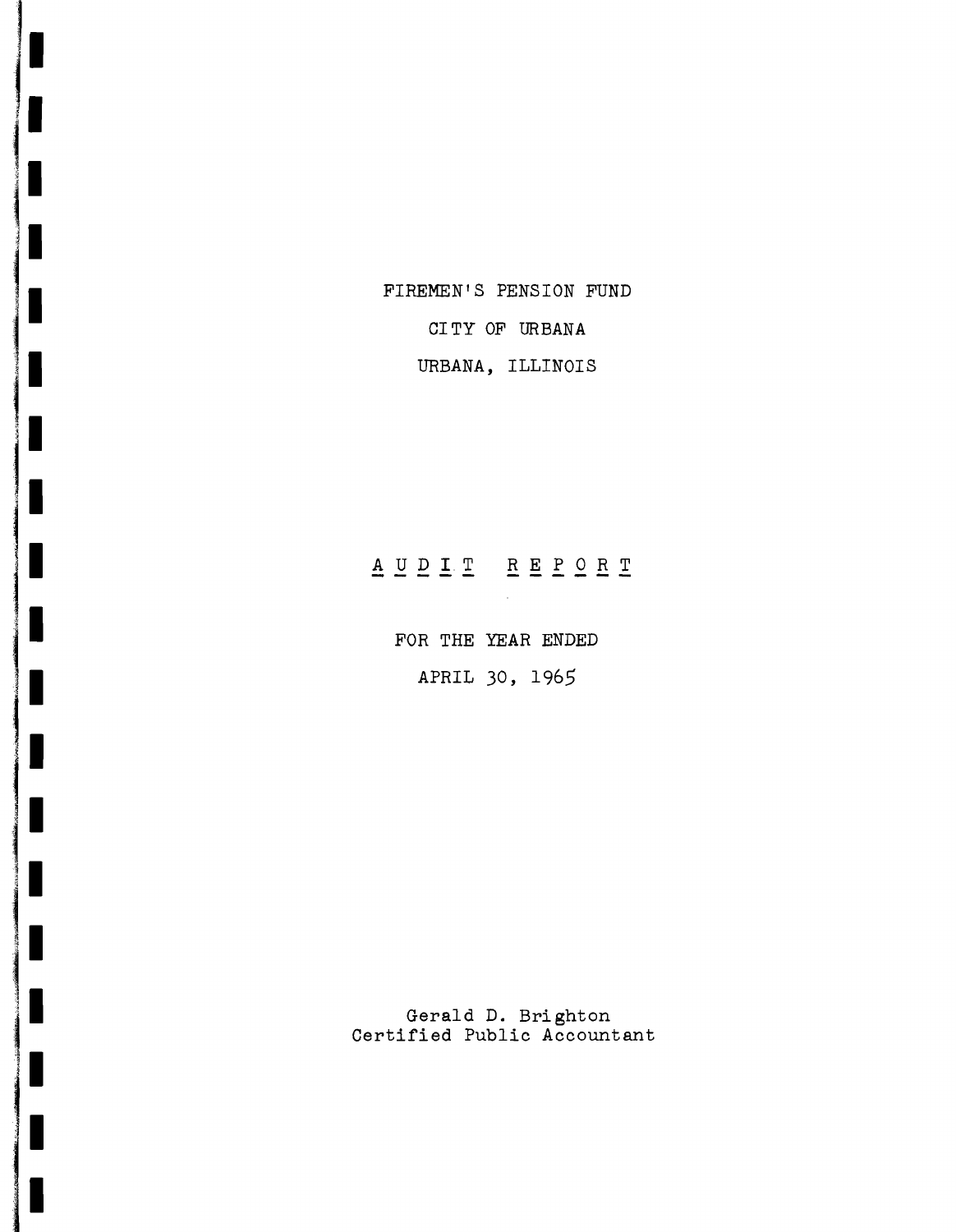May 24, 1965

Mr. William Uden, President and Members of the Board of Trustees Firemen's Pension Fund Urbana, Illinois

Gentlemen:

In accordance with our engagement, we have audited the accounts and financial records of the Firemen's Pension Fund of the City of Urbana for the fiscal year ended April 30, 1965.

In addition, we did certain bookkeeping work as follows:

(a) Entering and totalling cash receipts for the year.

(b) Totalling cash disbursements for the year.

(c) Making all ledger postings for the year.

We are submitting herewith our report including the following:

Comments and Recommendations

- Schedule I: Comparative Balance Sheets, April 30, 1965 and 1964
- Schedule II: Comparative Statements of Revenue Receipts, Expenditures, and Fund Balance, for years ended April 30, 1965 and 1964.

Schedule III: Statement of Receipts and Disbursements, for year ended April 30, 1965.

Our examination was made in accordance with generally accepted auditing standards and accordingly included tests of the records and other auditing procedures appropriate in the circumstances.

In our opinion, the financial statements in the schedules above enumerated, attached to and forming <sup>a</sup> part of this report, fairly present the financial position of the Firemen's Pension Fund of the City of Urbana at April 30, 1965, and the results of operations for the fiscal year then ended, on <sup>a</sup> cash basis, in conformity with generally accepted municipal accounting principles on a basis consistent with the preceding year.

Respectfully submitted,

Rended R. Bur

Gerald D. Brighton Certified Public Accountant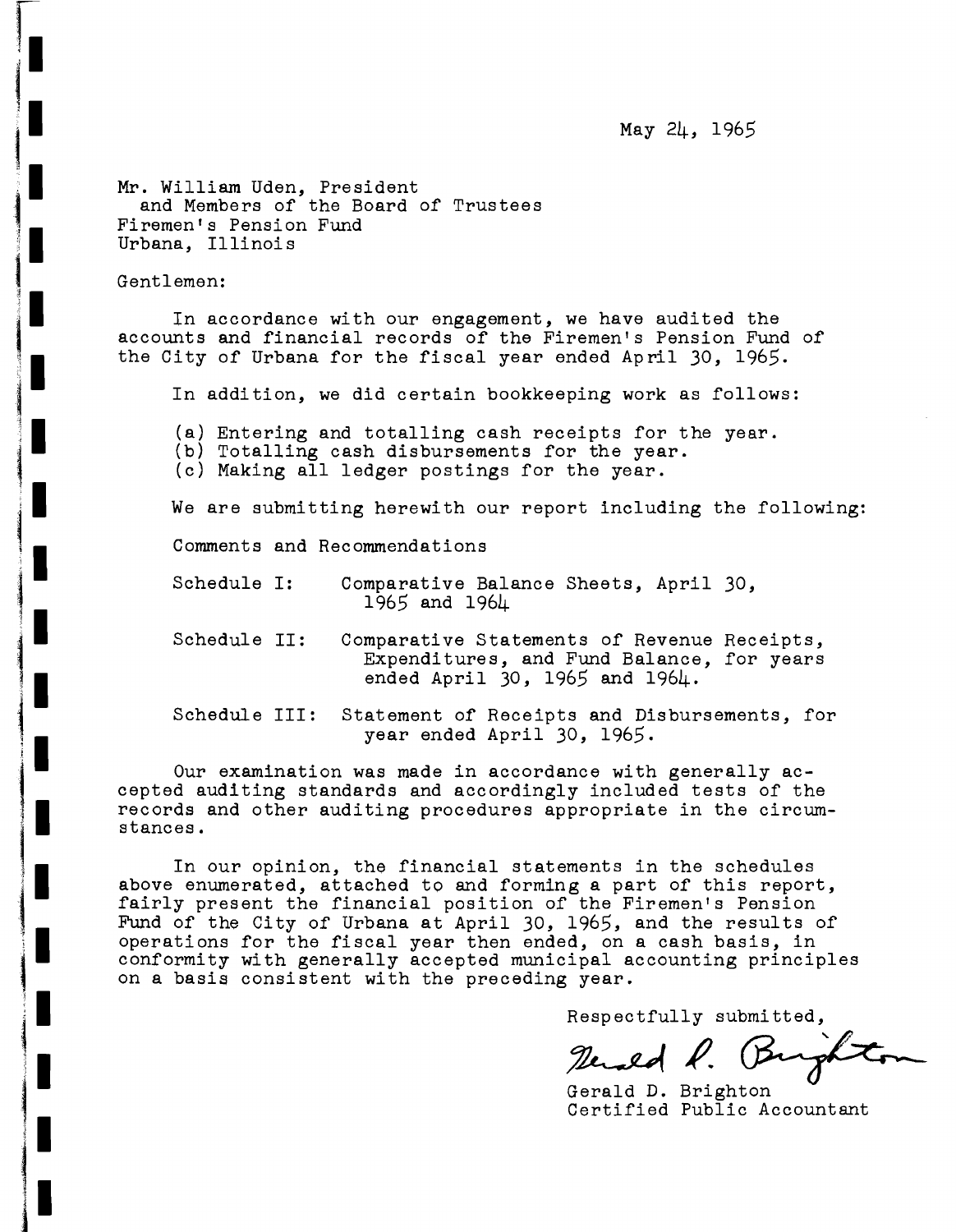#### COMMENTS AND RECOMMENDATIONS

The fund balance showed an increase this past year, but by less than a desirable amount. The increase was  $$3,548.61$ , as shown in Schedule II, compared with  $$8,200.10$ , the year before. The in Schedule II, compared with \$8,244.14, the year before. decline was because of increased pension requirements. It was not unexpected. We predicted it in our comments in last year's report.

## RECOMMENDED TAX LEVY

The law which regulates the Firemen's Pension Fund, unlike the one for Police Pension Funds, does not specify a required fund balance. There is <sup>a</sup> small specified statutory reserve which is simply the reserve that happened to be on hand on <sup>a</sup> certain date, and it has no relevance to actuarial requirements. If one were to apply the Police Pension Fund rules to the Firemen's Pension Fund situation, which we think it is possible to do, the recommended fund balance based on the twenty-three firemen plus six pensioners as of April 30, 1965, <sup>a</sup> total of twenty nine persons, would be 29 x  $$10,000 = $290,000$ . (But as of 5-1-65, three new men were added, so the target figure would go up to \$320,000.) In fact, the fund balance was  $$95,518.21$  as of  $4-30-65$ . Again, using the Police Pension rules, the target date for the recommended balance is 1999, and prorata annual progress toward the reserve is required. Translated, this would mean that over the next 34 years, annual fund balance increases should be about \$7,000.

The 1963 tax levy for \$10,000 collected during the year ended April 30, 1965, along with investment income and salary withholding, provided a fund balance increase of only \$3,500, about onehalf the recommended amount. The 1964 levy, however, was adjusted upward to reflect the increased pension load. It was for  $\sharp 1\mathring{\mu}$ ,000, and will provide normal progress during the year ended April 30, 1966, if there are no further retirements during that year. Considering the fact that one man is eligible for retirement and expects to retire soon, we recommend that the 1965 levy which will be collected during the year ending April 30, 1967, be increased to \$17,000.

#### RECOMMENDED INVESTMENTS

Cash in bank, not drawing interest, at  $\mu$ -30-65 was \$9,562.68. Most of this should be invested in U.S. Treasury bonds or other<br>insured investments, which currently should provide a return of  $\frac{1}{6}$  or more. The present bank balance plus tax receipts which will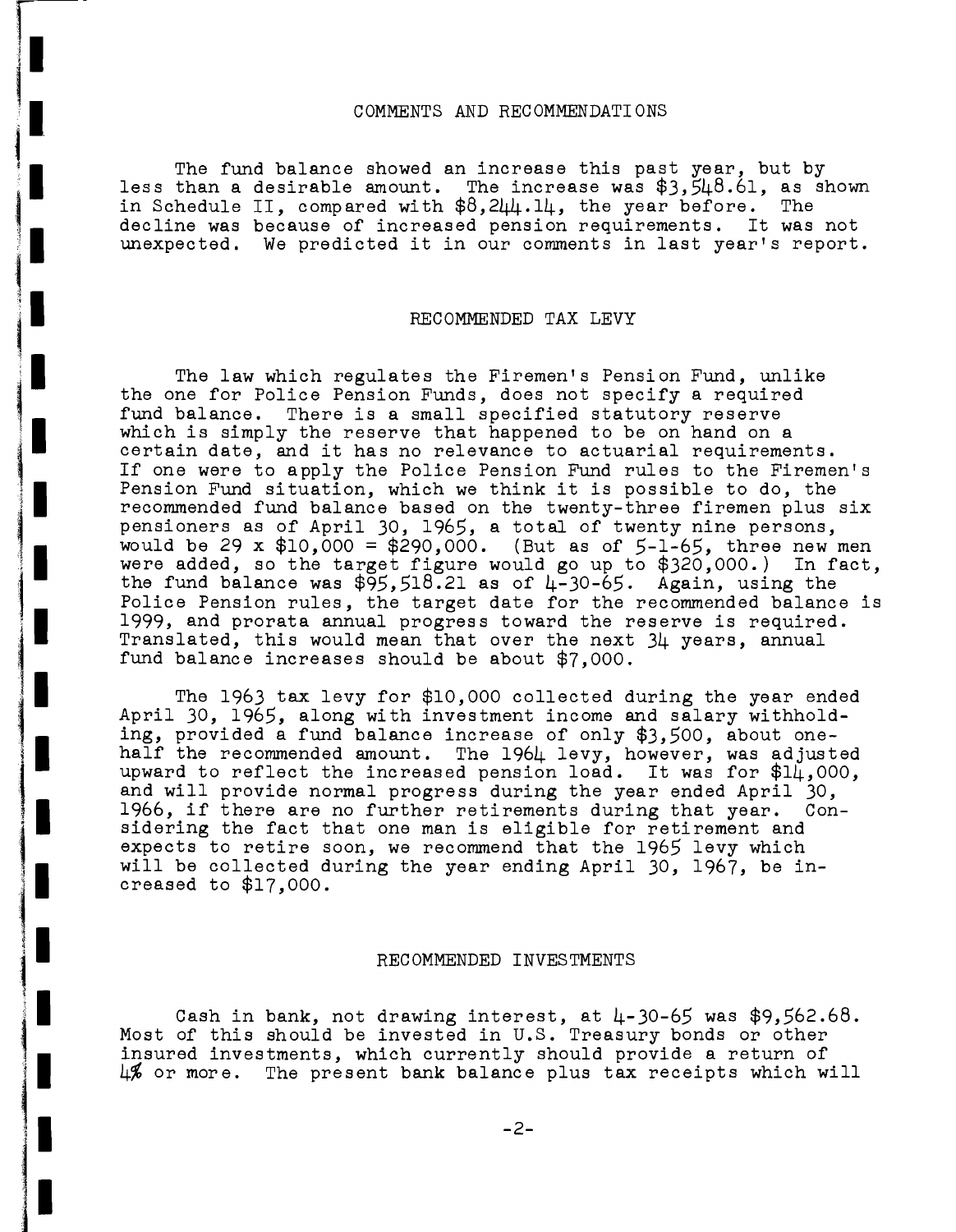be received shortly will provide at least \$10,000 which should be invested promptly. This would still leave <sup>a</sup> cash balance to provide for any likely amount of increase in the pension roll.

#### RECEIVABLES

We wish to call attention to two receivables of the fund, mentioned in <sup>a</sup> footnote to Schedule I. An amount of \$25.37 is due from the City of Urbana for February, 1965 licenses not remitted. An amount of \$113.70 is due for pension withholding on a member who was on leave of absence from Nov. 15, 1963 to May 8, 1964.

## APPRECIATION

We wish to thank the Board members and City officials for their friendly cooperation.

The report schedules follow.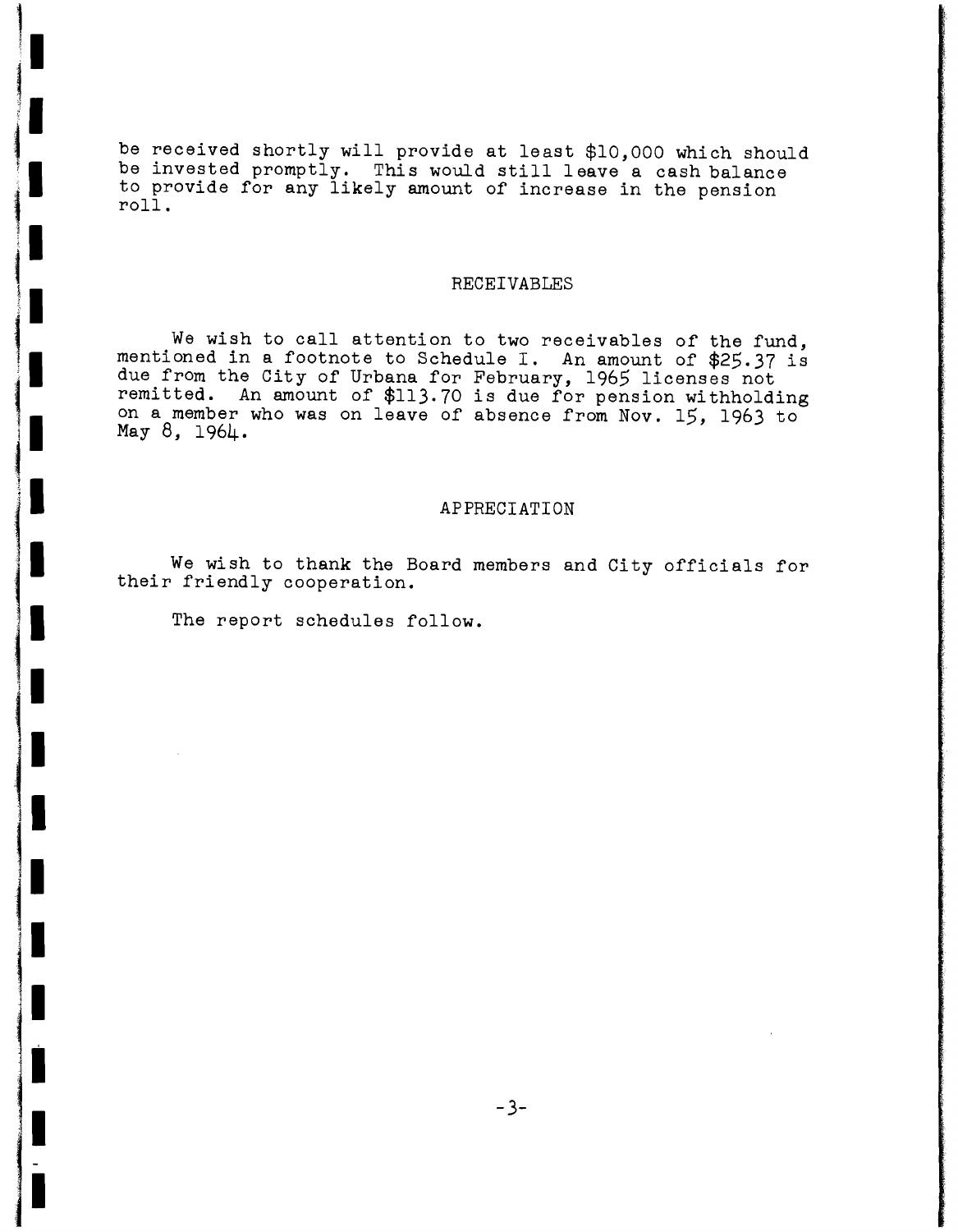## SCHEDULE I

## FIREMEN'S PENSION FUND URBANA, ILLINOIS COMPARATIVE BALANCE SHEETS, APRIL 30, 1965 AND 1964

## ASSETS

|                                   | As of<br>4/30/65 | As of<br>4/30/64 |
|-----------------------------------|------------------|------------------|
| Cash in bank                      | \$9,562.68       | 6,447.27<br>\$   |
| Savings account in bank           | 1,132.56         | 1,099.36         |
| Certificate of deposit in bank    | 10,400.00        | 10,000.00        |
| Shares in Savings and Loan (cost) | 30,000.00        | 30,000.00        |
| Investment in U.S. Bonds (cost)   | 41,979.22        | 41,979.22        |
| Investment in Stocks (cost)       | 2,443.75         | 2,443.75         |
| TOTAL                             | \$95,518.21      | \$91,969.60      |

## LIABILITIES AND FUND BALANCE

Fund balance:

| Statutory reserve           | \$29,443.39 | \$29,443.39(A)      |
|-----------------------------|-------------|---------------------|
| Amount in excess of reserve | 66,074.82   | 62,526.21           |
| TOTAL                       | \$95,518.21 | \$ <u>91,969.60</u> |

- (A) The statutory reserve in no sense is intended to represent an actuarial figure. It does not represent <sup>a</sup> scientifically calculated amount required for future pensions.
- NOTE: Assets not listed above include \$25.37 due from the City for 1964/65 licenses, and \$113.70 for pension withholding on a member who was on leave to 5-8-64, and taxes receivable from the 1964 levy.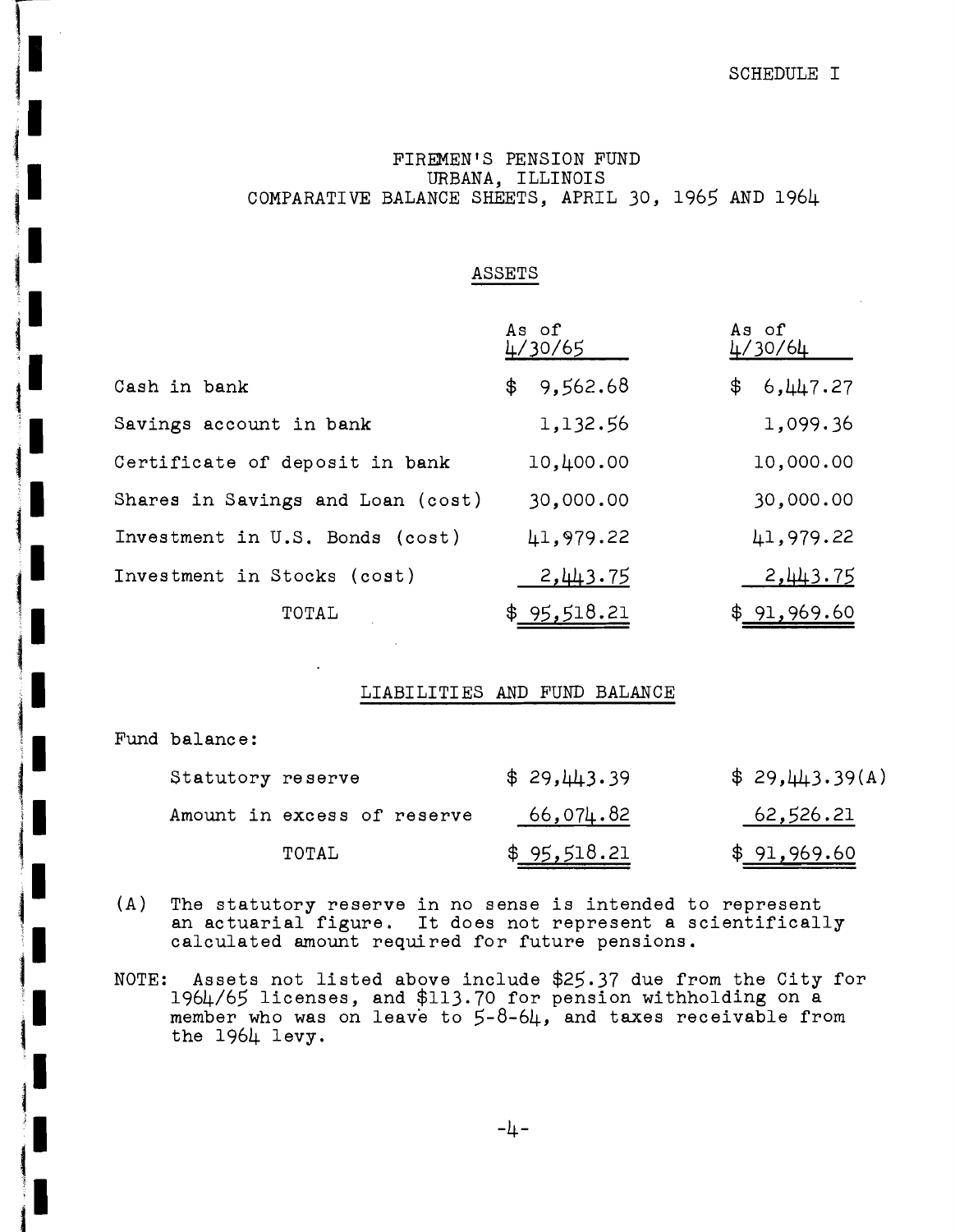## FIREMEN'S PENSION FUND

COMPARATIVE STATEMENT OF REVENUE RECEIPTS, EXPENDITURES AND FUND BALANCE FOR YEARS ENDED APRIL 30, 1965 AND 1964

|                                                                                                                                          | Year Ended<br>4/30/65                          | Year Ended<br>4/30/64                            |
|------------------------------------------------------------------------------------------------------------------------------------------|------------------------------------------------|--------------------------------------------------|
| Revenue Receipts:                                                                                                                        |                                                |                                                  |
| Taxes<br>Licenses<br>Salary deductions<br>Interest on U.S. Bonds                                                                         | \$10,111.80<br>239.21<br>6,686.62<br>1,080.00  | \$<br>9,940.86<br>265.77<br>5,982.55<br>1,080.00 |
| Interest on Building and<br>Loan Shares<br>Dividends<br>Interest on savings account<br>Interest on cert. of deposit<br>Gift from firemen | 1,200.00<br>200.00<br>33.20<br>400.00<br>51.58 | 1,200.00<br>192.50<br>32.26                      |
| TOTAL                                                                                                                                    | \$20,002.41                                    | 18,693.94<br>\$                                  |
| Expenditures:                                                                                                                            |                                                |                                                  |
| Pensions paid<br>Auditing expense<br>Bank fees, and misc.                                                                                | \$16,267.20<br>155.00<br>31.60                 | \$<br>10,273.20<br>145.00<br>31.60               |
| TOTAL                                                                                                                                    | \$16,453.80                                    | 10,449.80<br>\$⊺                                 |
| Excess of revenue over<br>expenditures                                                                                                   | <u>3,548.61</u>                                | 8,244.14<br>\$                                   |
| Increase in fund balance                                                                                                                 | 3,548.61<br>\$                                 | \$<br>8,244.14                                   |
| Fund balance at beginning of year                                                                                                        | 91,969.60                                      | <u>83,725.46</u>                                 |
| Fund balance at end of year                                                                                                              | 95,518.21<br><u>\$</u>                         | $\frac{1}{2}$<br>91,969.60                       |